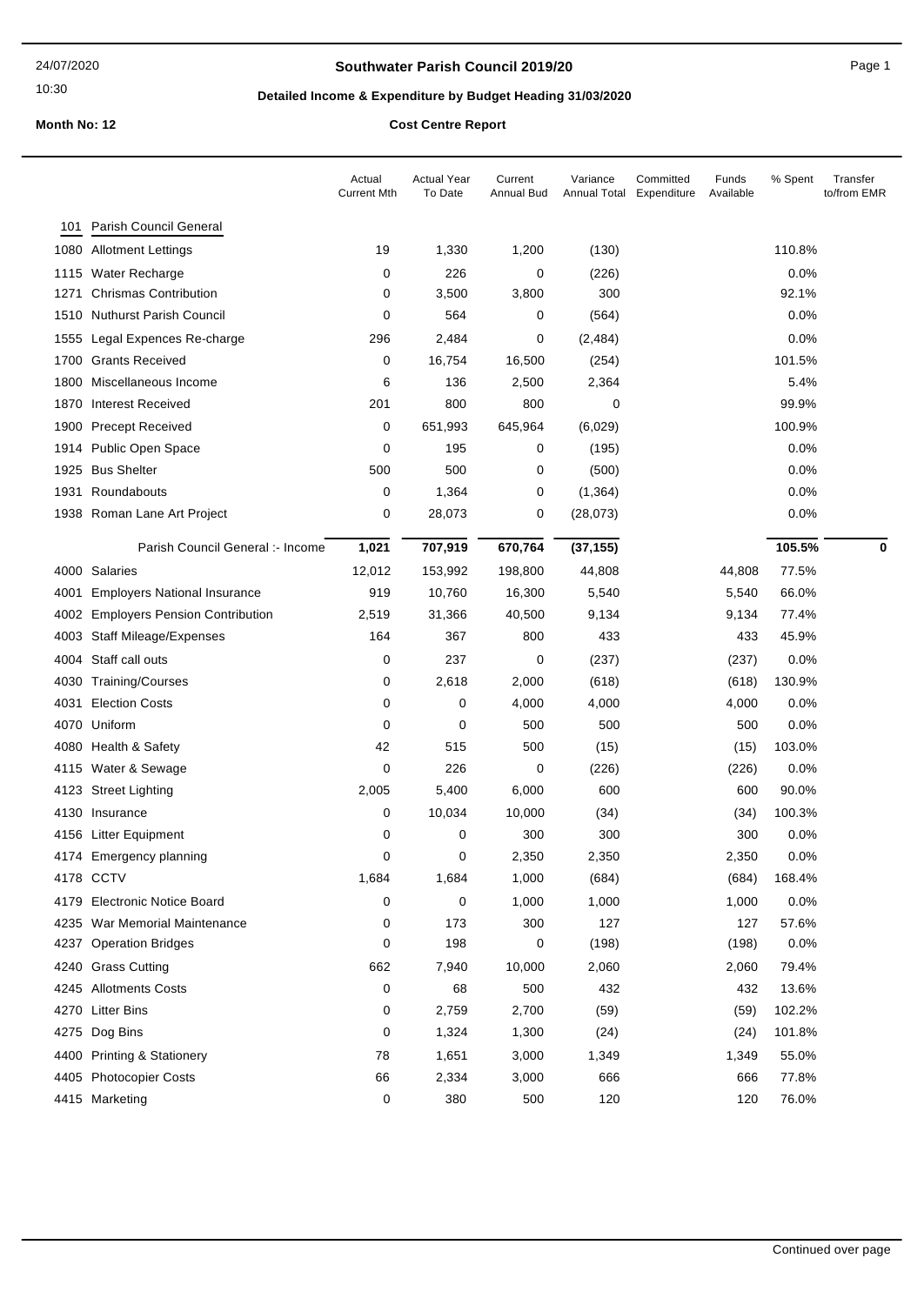## **Southwater Parish Council 2019/20** Page 2

# **Detailed Income & Expenditure by Budget Heading 31/03/2020**

| 4420 Newsletter<br>3,500<br>12.6%<br>110<br>440<br>3,060<br>3,060                                                   |   |
|---------------------------------------------------------------------------------------------------------------------|---|
|                                                                                                                     |   |
| <b>Payroll Service</b><br>195<br>801<br>(801)<br>0.0%<br>4424<br>0<br>(801)                                         |   |
| Communications & IT<br>699<br>9,463<br>16,500<br>7,037<br>4425<br>7,037<br>57.4%                                    |   |
| 4427<br>Consultancy<br>169<br>19,543<br>15,000<br>(4, 543)<br>(4, 543)<br>130.3%                                    |   |
| 226<br>2,074<br>3,000<br>926<br>69.1%<br>4440<br>Telephone<br>926                                                   |   |
| 102<br>232<br>268<br>46.5%<br>4455<br>Postage<br>500<br>268                                                         |   |
| (265)<br>3,008<br>492<br>492<br>85.9%<br>4460<br>Subscriptions<br>3,500                                             |   |
| 28<br>2,618<br>2,500<br>4480<br><b>Computer Costs</b><br>(118)<br>(118)<br>104.7%                                   |   |
| 75<br>4490<br>Web Site<br>75<br>500<br>425<br>425<br>15.0%                                                          |   |
| <b>Chairmans Allowance</b><br>0<br>300<br>100.0%<br>300<br>0<br>0<br>4500                                           |   |
| <b>Councillors Allowances</b><br>360<br>640<br>36.0%<br>4501<br>0<br>1,000<br>640                                   |   |
| <b>Councillors Travel &amp; Expences</b><br>0<br>500<br>500<br>500<br>0.0%<br>4520<br>0                             |   |
| 0<br>629<br>0.0%<br>Southwater Youth Project<br>0<br>(629)<br>(629)<br>4534                                         |   |
| 141<br>1,177<br>4550<br><b>Bank Charges</b><br>1,000<br>(177)<br>(177)<br>117.7%                                    |   |
| 350<br>8,266<br>110.2%<br>4555<br><b>Legal Expenses</b><br>7,500<br>(766)<br>(766)                                  |   |
| 1,351<br>1,948<br>(1,948)<br>0.0%<br>4556<br><b>Residents Legal Challenges</b><br>0<br>(1,948)                      |   |
| 470<br>4570<br><b>Internal Audit</b><br>0<br>1,500<br>1,030<br>1,030<br>31.4%                                       |   |
| <b>External Audit</b><br>1,600<br>150<br>4580<br>0<br>1,750<br>150<br>91.4%                                         |   |
| 4585 Professional Fees<br>0<br>0.0%<br>0<br>4,000<br>4,000<br>4,000                                                 |   |
| 500<br>0<br>(500)<br>0.0%<br>4600<br><b>Christmas Expenses</b><br>(224)<br>(500)                                    |   |
| 4601<br>Christmas Lights<br>0<br>5,897<br>4,800<br>(1,097)<br>(1,097)<br>122.9%                                     |   |
| 155<br>61.8%<br>4730<br>Licences<br>0<br>250<br>96<br>96                                                            |   |
| 24<br>643<br>500<br>(143)<br>(143)<br>128.7%<br>4750<br><b>Functions</b>                                            |   |
| <b>Grants - Community</b><br>0<br>1,805<br>2,000<br>195<br>195<br>90.3%<br>4800                                     |   |
| Grants - Youth<br>17,000<br>100.0%<br>4801<br>9,917<br>17,000<br>0<br>0                                             |   |
| <b>Community Partnership</b><br>0<br>0<br>1,500<br>1,500<br>0.0%<br>4802<br>1,500                                   |   |
| 300<br>(300)<br>0.0%<br>4803<br>Donations for Local Voluntary<br>0<br>0<br>(300)                                    |   |
| Public Open Space<br>4904<br>2,243<br>16,387<br>50,000<br>33,613<br>33,613<br>32.8%                                 |   |
| Neighbourhood Plan<br>40,000<br>45.1%<br>6,646<br>18,042<br>21,958<br>21,958<br>4910                                |   |
| 854<br>4924 Roundabouts<br>214<br>(854)<br>(854)<br>0.0%<br>0                                                       |   |
| 4925 Bus Shelter<br>2,476<br>1,278<br>750<br>(1,726)<br>330.2%<br>(1,726)                                           |   |
| 4930 Community Warderns<br>52,560<br>52,560<br>20,000<br>(32, 560)<br>(32, 560)<br>262.8%                           |   |
| 4938 Roman Lane Art Project<br>9,358<br>28,073<br>(28, 073)<br>(28,073)<br>0.0%<br>0                                |   |
| 4994 General Reserves Recovery<br>0<br>60,000<br>60,000<br>0.0%<br>0<br>60,000                                      |   |
| 76.5%<br>Parish Council General :- Indirect Expenditure<br>105,348<br>431,722<br>564,700<br>132,978<br>0<br>132,978 | 0 |
| Net Income over Expenditure<br>(104, 326)<br>276,197<br>106,064<br>(170, 133)                                       |   |
| Parish Office/Beeson House<br>102                                                                                   |   |
| 1000 Hall Hires<br>128<br>6,716<br>(716)<br>111.9%<br>6,000                                                         |   |
| 115<br>0.0%<br>1001 Key Holder<br>21<br>(115)<br>0                                                                  |   |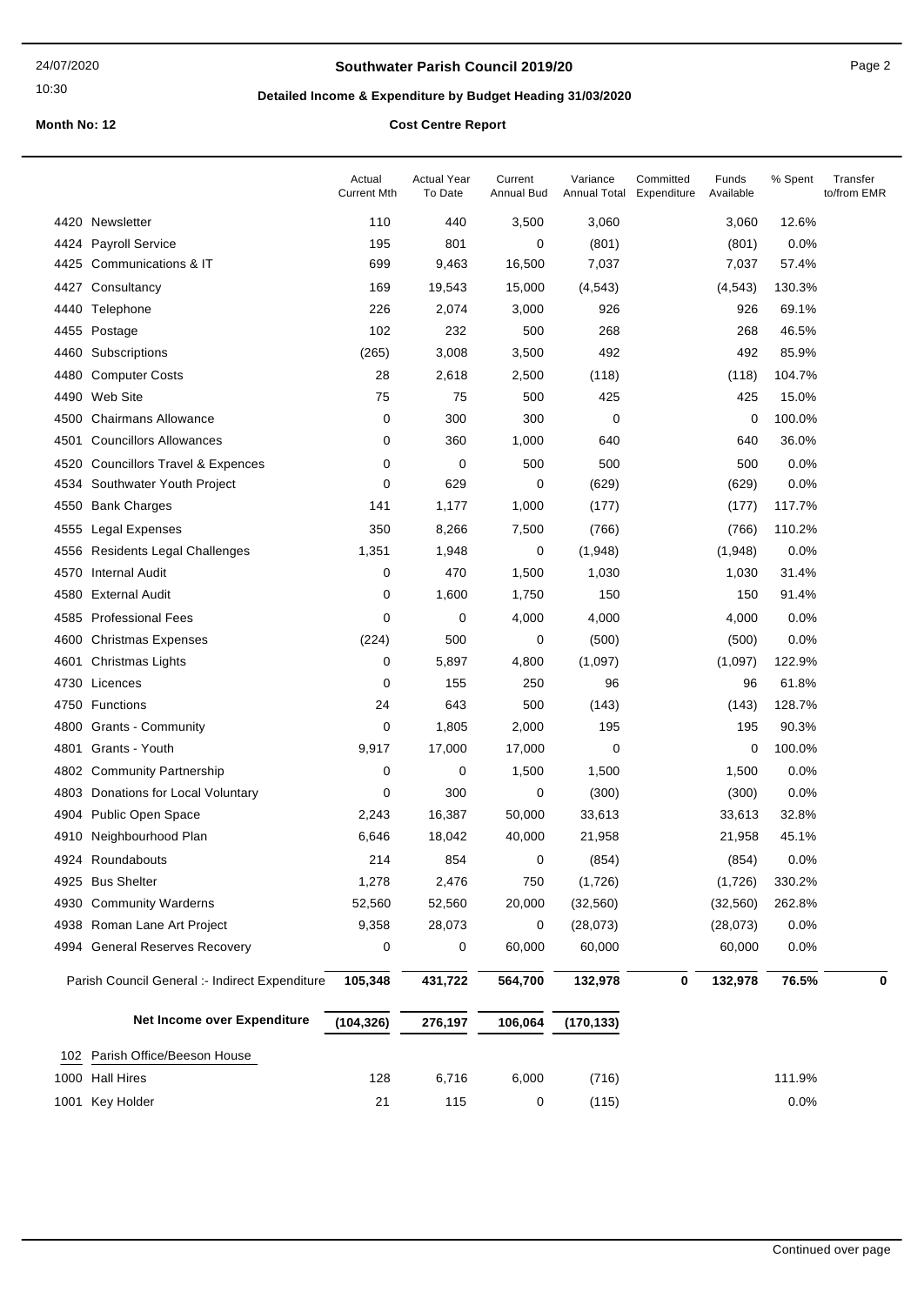## **Southwater Parish Council 2019/20** Page 3

# **Detailed Income & Expenditure by Budget Heading 31/03/2020**

|      |                                                    | Actual<br><b>Current Mth</b> | <b>Actual Year</b><br>To Date | Current<br>Annual Bud | Variance<br>Annual Total | Committed<br>Expenditure | Funds<br>Available | % Spent | Transfer<br>to/from EMR |
|------|----------------------------------------------------|------------------------------|-------------------------------|-----------------------|--------------------------|--------------------------|--------------------|---------|-------------------------|
|      | 1030 HDC Rent                                      | 1,079                        | 17,047                        | 13,500                | (3, 547)                 |                          |                    | 126.3%  |                         |
|      | 1506 PC Rents                                      | 1,273                        | 14,307                        | 11,000                | (3, 307)                 |                          |                    | 130.1%  |                         |
|      | 1507 HDC service charge                            | 0                            | 21,278                        | 20,000                | (1, 278)                 |                          |                    | 106.4%  |                         |
|      | 1508 PC service charge                             | 257                          | 6,146                         | 5,000                 | (1, 146)                 |                          |                    | 122.9%  |                         |
| 1800 | Miscellaneous Income                               | 0                            | 590                           | 0                     | (590)                    |                          |                    | 0.0%    |                         |
| 1804 | Call Outs recharge                                 | 0                            | 39                            | 0                     | (39)                     |                          |                    | 0.0%    |                         |
|      | Parish Office/Beeson House :- Income               | 2,759                        | 66,237                        | 55,500                | (10, 737)                |                          |                    | 119.3%  | 0                       |
|      | 4100 HDC Rent                                      | 3,000                        | 22,195                        | 20,000                | (2, 195)                 |                          | (2, 195)           | 111.0%  |                         |
|      | 4105 HDC Service Charge                            | 0                            | 5,501                         | 11,500                | 5,999                    |                          | 5,999              | 47.8%   |                         |
|      | 4110 Rates                                         | 1,391                        | 18,314                        | 20,000                | 1,686                    |                          | 1,686              | 91.6%   |                         |
|      | 4122 Electricity                                   | 3,448                        | 17,037                        | 15,500                | (1,537)                  |                          | (1,537)            | 109.9%  |                         |
|      | 4140 Sinking Fund BH                               | 5,479                        | 5,479                         | 6,000                 | 521                      |                          | 521                | 91.3%   |                         |
|      | 4154 Cleaning Contract                             | 1,230                        | 13,170                        | 0                     | (13, 170)                |                          | (13, 170)          | 0.0%    |                         |
|      | 4196 Beeson H Non Recoverable Chrg                 | (170)                        | 2,065                         | 2,000                 | (65)                     |                          | (65)               | 103.3%  |                         |
|      | 4197 Beeson House External Charges                 | 0                            | 275                           | 800                   | 525                      |                          | 525                | 34.4%   |                         |
| 4198 | Beeson House Internal Charges                      | (219)                        | 9,451                         | 8,750                 | (701)                    | 186                      | (887)              | 110.1%  |                         |
|      | 4555 Legal Expenses                                | 0                            | 485                           | 750                   | 265                      |                          | 265                | 64.7%   |                         |
|      | Parish Office/Beeson House :- Indirect Expenditure | 14,160                       | 93,973                        | 85,300                | (8, 673)                 | 186                      | (8, 859)           | 110.4%  | $\bf{0}$                |
|      |                                                    |                              |                               |                       |                          |                          |                    |         |                         |
|      | Net Income over Expenditure                        | (11, 401)                    | (27, 736)                     | (29, 800)             | (2,065)                  |                          |                    |         |                         |
|      | 105 Leisure Centre & Gym                           |                              |                               |                       |                          |                          |                    |         |                         |
| 1000 | <b>Hall Hires</b>                                  | 2,328                        | 63,977                        | 66,950                | 2,973                    |                          |                    | 95.6%   |                         |
| 1001 | Key Holder                                         | 0                            | 21                            | 0                     | (21)                     |                          |                    | 0.0%    |                         |
|      | 1002 Hall hire staff income                        | 41                           | 2,884                         | 0                     | (2,884)                  |                          |                    | 0.0%    |                         |
|      | 1005 Memberships                                   | 0                            | 192                           | 0                     | (192)                    |                          |                    | 0.0%    |                         |
|      | 1010 Gym Fees                                      | (53)                         | 26,218                        | 75,000                | 48,782                   |                          |                    | 35.0%   |                         |
|      | 1011 Inductions                                    | 0                            | 390                           | 0                     | (390)                    |                          |                    | 0.0%    |                         |
|      | 1115 Water Recharge                                | 403                          | 403                           | 0                     | (403)                    |                          |                    | 0.0%    |                         |
| 1300 | Junior Coaching                                    | 0                            | 0                             | 1,250                 | 1,250                    |                          |                    | 0.0%    |                         |
| 1301 | Coaching Instruction                               | 0                            | 4,369                         | 10,000                | 5,632                    |                          |                    | 43.7%   |                         |
| 1420 | Bar Income                                         | 0                            | 2,664                         | 8,000                 | 5,336                    |                          |                    | 33.3%   |                         |
| 1425 | Holiday club                                       | 0                            | 0                             | 1,000                 | 1,000                    |                          |                    | 0.0%    |                         |
| 1528 | Youth Club - Friday                                | 412                          | 4,683                         | 5,000                 | 317                      |                          |                    | 93.7%   |                         |
| 1800 | Miscellaneous Income                               | 0                            | 235                           | 100                   | (135)                    |                          |                    | 234.6%  |                         |
|      | 1880 MUGA                                          | 176                          | 3,950                         | 7,000                 | 3,050                    |                          |                    | 56.4%   |                         |
|      | Leisure Centre & Gym :- Income                     | 3,306                        | 109,986                       | 174,300               | 64,314                   |                          |                    | 63.1%   | $\mathbf 0$             |
|      | 4000 Salaries                                      | 436                          | 83,946                        | 119,800               | 35,854                   |                          | 35,854             | 70.1%   | 959                     |
| 4001 | <b>Employers National Insurance</b>                | 0                            | 4,074                         | 8,230                 | 4,156                    |                          | 4,156              | 49.5%   |                         |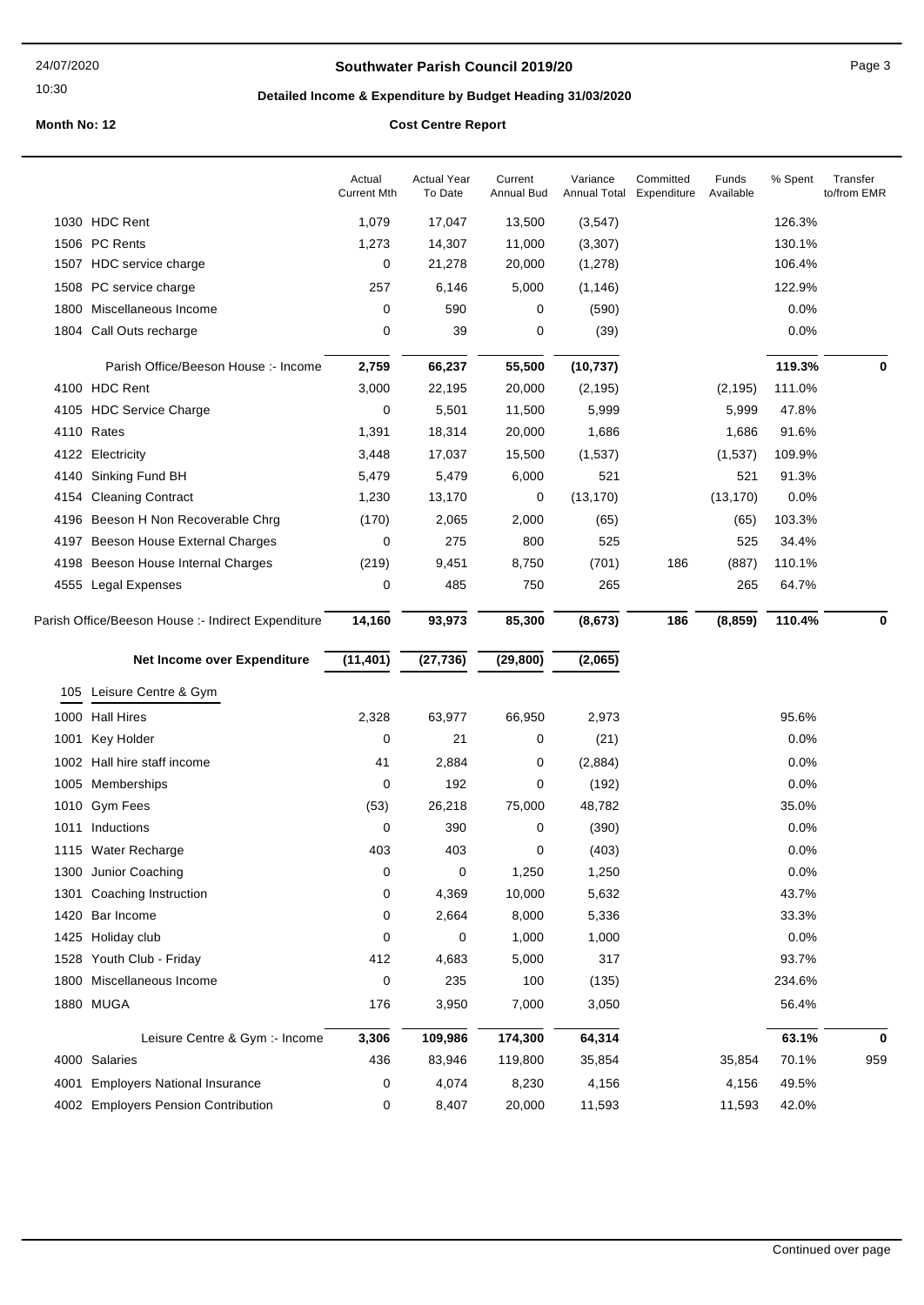## **Southwater Parish Council 2019/20** Page 4

# **Detailed Income & Expenditure by Budget Heading 31/03/2020**

| 0<br>94<br>500<br>406<br>18.9%<br>4003 Staff Mileage/Expenses<br>406<br>4004 Staff call outs<br>0<br>214<br>0<br>(214)<br>0.0%<br>(214)<br>4030 Training/Courses<br>0<br>2,000<br>0.0%<br>0<br>2,000<br>2,000<br>4070 Uniform<br>0<br>500<br>500<br>500<br>0.0%<br>0<br>0<br>148<br>750<br>602<br>602<br>19.8%<br>4080 Health & Safety<br>4110 Rates<br>24,795<br>25,000<br>205<br>205<br>99.2%<br>2,066<br>456<br>1,572<br>4115 Water & Sewage<br>1,000<br>(572)<br>(572)<br>157.2%<br>7,151<br>849<br>89.4%<br>4120 Gas<br>2,505<br>8,000<br>849<br>4122 Electricity<br>2,500<br>7,687<br>10,000<br>2,313<br>2,313<br>76.9%<br>784<br>10,665<br>(10, 665)<br>0.0%<br><b>Cleaning Contract</b><br>0<br>(10,665)<br>4154<br>24<br>2,182<br>500<br>(1,682)<br>436.3%<br><b>Cleaning Materials</b><br>(1,682)<br>4155<br>4157 Refuse Collection<br>250<br>1,528<br>2,000<br>472<br>472<br>76.4%<br><b>Window Cleaning</b><br>$\mathbf 0$<br>570<br>500<br>(70)<br>(70)<br>114.0%<br>4160<br>4171 Access Control<br>1,011<br>3,783<br>0<br>(3,783)<br>(3,783)<br>0.0%<br>4173 Roof<br>0<br>7,188<br>(1, 188)<br>119.8%<br>6,000<br>(1, 188)<br>1,928<br>18,362<br>30,000<br>11,638<br>320<br>62.3%<br>4175 Maintenance<br>11,318<br>230<br>3,232<br>323.2%<br>4177 Intruder, Fire & Smoke Alarm<br>1,000<br>(2, 232)<br>(2, 232)<br>4178 CCTV<br>0<br>0<br>1,000<br>1,000<br>0.0%<br>1,000<br>0<br>1,086<br>0.0%<br>4185 Maintenance LC car park<br>0<br>(1,086)<br>(1,086)<br>0<br>1,230<br>0<br>(1, 230)<br>0.0%<br>4186 Maintenance LC football pitch<br>(1,230)<br>4280 MUGA<br>160<br>840<br>16.0%<br>160<br>1,000<br>840<br>4400 Printing & Stationery<br>39<br>226<br>750<br>524<br>524<br>30.2%<br>206<br>0<br>94<br>300<br>206<br>31.5%<br>4405 Photocopier Costs<br>0<br>0.0%<br>Marketing<br>0<br>3,500<br>3,500<br>3,500<br>4415<br>9,763<br>10,000<br>237<br>97.6%<br>4427<br>Consultancy<br>4,444<br>237<br>0<br>0<br>250<br>250<br>250<br>0.0%<br>4430<br><b>Holiday Club</b><br>0<br>1,930<br>800<br>(1, 130)<br>241.2%<br>4440 Telephone<br>(1, 130)<br>144<br>4455 Postage<br>0<br>100<br>(44)<br>(44)<br>144.0%<br>8<br>1,388<br>(388)<br>138.8%<br>4480<br><b>Computer Costs</b><br>1,000<br>(388)<br>4528 Youth Club - Friday<br>0<br>1,704<br>1,000<br>(704)<br>(704)<br>170.4%<br>1,224<br>1,500<br>276<br>81.6%<br>4550 Bank Charges<br>30<br>276<br>300<br>9,538<br>190.8%<br>Legal Expenses<br>5,000<br>(4, 538)<br>(4,538)<br>4555<br>Junior Coaching<br>250<br>4690<br>0<br>0<br>250<br>250<br>0.0%<br>6,735<br>2,265<br>74.8%<br>Coaching Instruction<br>0<br>9,000<br>2,265<br>4691<br>4692 Sports Equipment<br>0<br>2,171<br>2,000<br>(171)<br>(171)<br>108.6%<br>4700 Bar Purchases<br>0<br>1,389<br>4,500<br>3,111<br>3,111<br>30.9%<br>2,057<br>443<br>82.3%<br>4730 Licences<br>0<br>2,500<br>443<br>17,170<br>Leisure Centre & Gym :- Indirect Expenditure<br>226,440<br>280,230<br>53,790<br>320<br>53,470<br>80.9%<br>959<br>Net Income over Expenditure<br>(13, 864)<br>(116, 454)<br>(105, 930)<br>10,524<br>959<br>6000<br>plus Transfer from EMR<br>959<br><b>Movement to/(from) Gen Reserve</b><br>(12, 905)<br>(115, 495) |  | Actual<br><b>Current Mth</b> | <b>Actual Year</b><br>To Date | Current<br><b>Annual Bud</b> | Variance<br>Annual Total | Committed<br>Expenditure | Funds<br>Available | % Spent | Transfer<br>to/from EMR |
|--------------------------------------------------------------------------------------------------------------------------------------------------------------------------------------------------------------------------------------------------------------------------------------------------------------------------------------------------------------------------------------------------------------------------------------------------------------------------------------------------------------------------------------------------------------------------------------------------------------------------------------------------------------------------------------------------------------------------------------------------------------------------------------------------------------------------------------------------------------------------------------------------------------------------------------------------------------------------------------------------------------------------------------------------------------------------------------------------------------------------------------------------------------------------------------------------------------------------------------------------------------------------------------------------------------------------------------------------------------------------------------------------------------------------------------------------------------------------------------------------------------------------------------------------------------------------------------------------------------------------------------------------------------------------------------------------------------------------------------------------------------------------------------------------------------------------------------------------------------------------------------------------------------------------------------------------------------------------------------------------------------------------------------------------------------------------------------------------------------------------------------------------------------------------------------------------------------------------------------------------------------------------------------------------------------------------------------------------------------------------------------------------------------------------------------------------------------------------------------------------------------------------------------------------------------------------------------------------------------------------------------------------------------------------------------------------------------------------------------------------------------------------------------------------------------------------------------------------------------------------------------------------------------------------------------------------------------------------------------------------------------------------------------------------------------------------------------------------------------------------------------------------------------------|--|------------------------------|-------------------------------|------------------------------|--------------------------|--------------------------|--------------------|---------|-------------------------|
|                                                                                                                                                                                                                                                                                                                                                                                                                                                                                                                                                                                                                                                                                                                                                                                                                                                                                                                                                                                                                                                                                                                                                                                                                                                                                                                                                                                                                                                                                                                                                                                                                                                                                                                                                                                                                                                                                                                                                                                                                                                                                                                                                                                                                                                                                                                                                                                                                                                                                                                                                                                                                                                                                                                                                                                                                                                                                                                                                                                                                                                                                                                                                                    |  |                              |                               |                              |                          |                          |                    |         |                         |
|                                                                                                                                                                                                                                                                                                                                                                                                                                                                                                                                                                                                                                                                                                                                                                                                                                                                                                                                                                                                                                                                                                                                                                                                                                                                                                                                                                                                                                                                                                                                                                                                                                                                                                                                                                                                                                                                                                                                                                                                                                                                                                                                                                                                                                                                                                                                                                                                                                                                                                                                                                                                                                                                                                                                                                                                                                                                                                                                                                                                                                                                                                                                                                    |  |                              |                               |                              |                          |                          |                    |         |                         |
|                                                                                                                                                                                                                                                                                                                                                                                                                                                                                                                                                                                                                                                                                                                                                                                                                                                                                                                                                                                                                                                                                                                                                                                                                                                                                                                                                                                                                                                                                                                                                                                                                                                                                                                                                                                                                                                                                                                                                                                                                                                                                                                                                                                                                                                                                                                                                                                                                                                                                                                                                                                                                                                                                                                                                                                                                                                                                                                                                                                                                                                                                                                                                                    |  |                              |                               |                              |                          |                          |                    |         |                         |
|                                                                                                                                                                                                                                                                                                                                                                                                                                                                                                                                                                                                                                                                                                                                                                                                                                                                                                                                                                                                                                                                                                                                                                                                                                                                                                                                                                                                                                                                                                                                                                                                                                                                                                                                                                                                                                                                                                                                                                                                                                                                                                                                                                                                                                                                                                                                                                                                                                                                                                                                                                                                                                                                                                                                                                                                                                                                                                                                                                                                                                                                                                                                                                    |  |                              |                               |                              |                          |                          |                    |         |                         |
|                                                                                                                                                                                                                                                                                                                                                                                                                                                                                                                                                                                                                                                                                                                                                                                                                                                                                                                                                                                                                                                                                                                                                                                                                                                                                                                                                                                                                                                                                                                                                                                                                                                                                                                                                                                                                                                                                                                                                                                                                                                                                                                                                                                                                                                                                                                                                                                                                                                                                                                                                                                                                                                                                                                                                                                                                                                                                                                                                                                                                                                                                                                                                                    |  |                              |                               |                              |                          |                          |                    |         |                         |
|                                                                                                                                                                                                                                                                                                                                                                                                                                                                                                                                                                                                                                                                                                                                                                                                                                                                                                                                                                                                                                                                                                                                                                                                                                                                                                                                                                                                                                                                                                                                                                                                                                                                                                                                                                                                                                                                                                                                                                                                                                                                                                                                                                                                                                                                                                                                                                                                                                                                                                                                                                                                                                                                                                                                                                                                                                                                                                                                                                                                                                                                                                                                                                    |  |                              |                               |                              |                          |                          |                    |         |                         |
|                                                                                                                                                                                                                                                                                                                                                                                                                                                                                                                                                                                                                                                                                                                                                                                                                                                                                                                                                                                                                                                                                                                                                                                                                                                                                                                                                                                                                                                                                                                                                                                                                                                                                                                                                                                                                                                                                                                                                                                                                                                                                                                                                                                                                                                                                                                                                                                                                                                                                                                                                                                                                                                                                                                                                                                                                                                                                                                                                                                                                                                                                                                                                                    |  |                              |                               |                              |                          |                          |                    |         |                         |
|                                                                                                                                                                                                                                                                                                                                                                                                                                                                                                                                                                                                                                                                                                                                                                                                                                                                                                                                                                                                                                                                                                                                                                                                                                                                                                                                                                                                                                                                                                                                                                                                                                                                                                                                                                                                                                                                                                                                                                                                                                                                                                                                                                                                                                                                                                                                                                                                                                                                                                                                                                                                                                                                                                                                                                                                                                                                                                                                                                                                                                                                                                                                                                    |  |                              |                               |                              |                          |                          |                    |         |                         |
|                                                                                                                                                                                                                                                                                                                                                                                                                                                                                                                                                                                                                                                                                                                                                                                                                                                                                                                                                                                                                                                                                                                                                                                                                                                                                                                                                                                                                                                                                                                                                                                                                                                                                                                                                                                                                                                                                                                                                                                                                                                                                                                                                                                                                                                                                                                                                                                                                                                                                                                                                                                                                                                                                                                                                                                                                                                                                                                                                                                                                                                                                                                                                                    |  |                              |                               |                              |                          |                          |                    |         |                         |
|                                                                                                                                                                                                                                                                                                                                                                                                                                                                                                                                                                                                                                                                                                                                                                                                                                                                                                                                                                                                                                                                                                                                                                                                                                                                                                                                                                                                                                                                                                                                                                                                                                                                                                                                                                                                                                                                                                                                                                                                                                                                                                                                                                                                                                                                                                                                                                                                                                                                                                                                                                                                                                                                                                                                                                                                                                                                                                                                                                                                                                                                                                                                                                    |  |                              |                               |                              |                          |                          |                    |         |                         |
|                                                                                                                                                                                                                                                                                                                                                                                                                                                                                                                                                                                                                                                                                                                                                                                                                                                                                                                                                                                                                                                                                                                                                                                                                                                                                                                                                                                                                                                                                                                                                                                                                                                                                                                                                                                                                                                                                                                                                                                                                                                                                                                                                                                                                                                                                                                                                                                                                                                                                                                                                                                                                                                                                                                                                                                                                                                                                                                                                                                                                                                                                                                                                                    |  |                              |                               |                              |                          |                          |                    |         |                         |
|                                                                                                                                                                                                                                                                                                                                                                                                                                                                                                                                                                                                                                                                                                                                                                                                                                                                                                                                                                                                                                                                                                                                                                                                                                                                                                                                                                                                                                                                                                                                                                                                                                                                                                                                                                                                                                                                                                                                                                                                                                                                                                                                                                                                                                                                                                                                                                                                                                                                                                                                                                                                                                                                                                                                                                                                                                                                                                                                                                                                                                                                                                                                                                    |  |                              |                               |                              |                          |                          |                    |         |                         |
|                                                                                                                                                                                                                                                                                                                                                                                                                                                                                                                                                                                                                                                                                                                                                                                                                                                                                                                                                                                                                                                                                                                                                                                                                                                                                                                                                                                                                                                                                                                                                                                                                                                                                                                                                                                                                                                                                                                                                                                                                                                                                                                                                                                                                                                                                                                                                                                                                                                                                                                                                                                                                                                                                                                                                                                                                                                                                                                                                                                                                                                                                                                                                                    |  |                              |                               |                              |                          |                          |                    |         |                         |
|                                                                                                                                                                                                                                                                                                                                                                                                                                                                                                                                                                                                                                                                                                                                                                                                                                                                                                                                                                                                                                                                                                                                                                                                                                                                                                                                                                                                                                                                                                                                                                                                                                                                                                                                                                                                                                                                                                                                                                                                                                                                                                                                                                                                                                                                                                                                                                                                                                                                                                                                                                                                                                                                                                                                                                                                                                                                                                                                                                                                                                                                                                                                                                    |  |                              |                               |                              |                          |                          |                    |         |                         |
|                                                                                                                                                                                                                                                                                                                                                                                                                                                                                                                                                                                                                                                                                                                                                                                                                                                                                                                                                                                                                                                                                                                                                                                                                                                                                                                                                                                                                                                                                                                                                                                                                                                                                                                                                                                                                                                                                                                                                                                                                                                                                                                                                                                                                                                                                                                                                                                                                                                                                                                                                                                                                                                                                                                                                                                                                                                                                                                                                                                                                                                                                                                                                                    |  |                              |                               |                              |                          |                          |                    |         |                         |
|                                                                                                                                                                                                                                                                                                                                                                                                                                                                                                                                                                                                                                                                                                                                                                                                                                                                                                                                                                                                                                                                                                                                                                                                                                                                                                                                                                                                                                                                                                                                                                                                                                                                                                                                                                                                                                                                                                                                                                                                                                                                                                                                                                                                                                                                                                                                                                                                                                                                                                                                                                                                                                                                                                                                                                                                                                                                                                                                                                                                                                                                                                                                                                    |  |                              |                               |                              |                          |                          |                    |         |                         |
|                                                                                                                                                                                                                                                                                                                                                                                                                                                                                                                                                                                                                                                                                                                                                                                                                                                                                                                                                                                                                                                                                                                                                                                                                                                                                                                                                                                                                                                                                                                                                                                                                                                                                                                                                                                                                                                                                                                                                                                                                                                                                                                                                                                                                                                                                                                                                                                                                                                                                                                                                                                                                                                                                                                                                                                                                                                                                                                                                                                                                                                                                                                                                                    |  |                              |                               |                              |                          |                          |                    |         |                         |
|                                                                                                                                                                                                                                                                                                                                                                                                                                                                                                                                                                                                                                                                                                                                                                                                                                                                                                                                                                                                                                                                                                                                                                                                                                                                                                                                                                                                                                                                                                                                                                                                                                                                                                                                                                                                                                                                                                                                                                                                                                                                                                                                                                                                                                                                                                                                                                                                                                                                                                                                                                                                                                                                                                                                                                                                                                                                                                                                                                                                                                                                                                                                                                    |  |                              |                               |                              |                          |                          |                    |         |                         |
|                                                                                                                                                                                                                                                                                                                                                                                                                                                                                                                                                                                                                                                                                                                                                                                                                                                                                                                                                                                                                                                                                                                                                                                                                                                                                                                                                                                                                                                                                                                                                                                                                                                                                                                                                                                                                                                                                                                                                                                                                                                                                                                                                                                                                                                                                                                                                                                                                                                                                                                                                                                                                                                                                                                                                                                                                                                                                                                                                                                                                                                                                                                                                                    |  |                              |                               |                              |                          |                          |                    |         |                         |
|                                                                                                                                                                                                                                                                                                                                                                                                                                                                                                                                                                                                                                                                                                                                                                                                                                                                                                                                                                                                                                                                                                                                                                                                                                                                                                                                                                                                                                                                                                                                                                                                                                                                                                                                                                                                                                                                                                                                                                                                                                                                                                                                                                                                                                                                                                                                                                                                                                                                                                                                                                                                                                                                                                                                                                                                                                                                                                                                                                                                                                                                                                                                                                    |  |                              |                               |                              |                          |                          |                    |         |                         |
|                                                                                                                                                                                                                                                                                                                                                                                                                                                                                                                                                                                                                                                                                                                                                                                                                                                                                                                                                                                                                                                                                                                                                                                                                                                                                                                                                                                                                                                                                                                                                                                                                                                                                                                                                                                                                                                                                                                                                                                                                                                                                                                                                                                                                                                                                                                                                                                                                                                                                                                                                                                                                                                                                                                                                                                                                                                                                                                                                                                                                                                                                                                                                                    |  |                              |                               |                              |                          |                          |                    |         |                         |
|                                                                                                                                                                                                                                                                                                                                                                                                                                                                                                                                                                                                                                                                                                                                                                                                                                                                                                                                                                                                                                                                                                                                                                                                                                                                                                                                                                                                                                                                                                                                                                                                                                                                                                                                                                                                                                                                                                                                                                                                                                                                                                                                                                                                                                                                                                                                                                                                                                                                                                                                                                                                                                                                                                                                                                                                                                                                                                                                                                                                                                                                                                                                                                    |  |                              |                               |                              |                          |                          |                    |         |                         |
|                                                                                                                                                                                                                                                                                                                                                                                                                                                                                                                                                                                                                                                                                                                                                                                                                                                                                                                                                                                                                                                                                                                                                                                                                                                                                                                                                                                                                                                                                                                                                                                                                                                                                                                                                                                                                                                                                                                                                                                                                                                                                                                                                                                                                                                                                                                                                                                                                                                                                                                                                                                                                                                                                                                                                                                                                                                                                                                                                                                                                                                                                                                                                                    |  |                              |                               |                              |                          |                          |                    |         |                         |
|                                                                                                                                                                                                                                                                                                                                                                                                                                                                                                                                                                                                                                                                                                                                                                                                                                                                                                                                                                                                                                                                                                                                                                                                                                                                                                                                                                                                                                                                                                                                                                                                                                                                                                                                                                                                                                                                                                                                                                                                                                                                                                                                                                                                                                                                                                                                                                                                                                                                                                                                                                                                                                                                                                                                                                                                                                                                                                                                                                                                                                                                                                                                                                    |  |                              |                               |                              |                          |                          |                    |         |                         |
|                                                                                                                                                                                                                                                                                                                                                                                                                                                                                                                                                                                                                                                                                                                                                                                                                                                                                                                                                                                                                                                                                                                                                                                                                                                                                                                                                                                                                                                                                                                                                                                                                                                                                                                                                                                                                                                                                                                                                                                                                                                                                                                                                                                                                                                                                                                                                                                                                                                                                                                                                                                                                                                                                                                                                                                                                                                                                                                                                                                                                                                                                                                                                                    |  |                              |                               |                              |                          |                          |                    |         |                         |
|                                                                                                                                                                                                                                                                                                                                                                                                                                                                                                                                                                                                                                                                                                                                                                                                                                                                                                                                                                                                                                                                                                                                                                                                                                                                                                                                                                                                                                                                                                                                                                                                                                                                                                                                                                                                                                                                                                                                                                                                                                                                                                                                                                                                                                                                                                                                                                                                                                                                                                                                                                                                                                                                                                                                                                                                                                                                                                                                                                                                                                                                                                                                                                    |  |                              |                               |                              |                          |                          |                    |         |                         |
|                                                                                                                                                                                                                                                                                                                                                                                                                                                                                                                                                                                                                                                                                                                                                                                                                                                                                                                                                                                                                                                                                                                                                                                                                                                                                                                                                                                                                                                                                                                                                                                                                                                                                                                                                                                                                                                                                                                                                                                                                                                                                                                                                                                                                                                                                                                                                                                                                                                                                                                                                                                                                                                                                                                                                                                                                                                                                                                                                                                                                                                                                                                                                                    |  |                              |                               |                              |                          |                          |                    |         |                         |
|                                                                                                                                                                                                                                                                                                                                                                                                                                                                                                                                                                                                                                                                                                                                                                                                                                                                                                                                                                                                                                                                                                                                                                                                                                                                                                                                                                                                                                                                                                                                                                                                                                                                                                                                                                                                                                                                                                                                                                                                                                                                                                                                                                                                                                                                                                                                                                                                                                                                                                                                                                                                                                                                                                                                                                                                                                                                                                                                                                                                                                                                                                                                                                    |  |                              |                               |                              |                          |                          |                    |         |                         |
|                                                                                                                                                                                                                                                                                                                                                                                                                                                                                                                                                                                                                                                                                                                                                                                                                                                                                                                                                                                                                                                                                                                                                                                                                                                                                                                                                                                                                                                                                                                                                                                                                                                                                                                                                                                                                                                                                                                                                                                                                                                                                                                                                                                                                                                                                                                                                                                                                                                                                                                                                                                                                                                                                                                                                                                                                                                                                                                                                                                                                                                                                                                                                                    |  |                              |                               |                              |                          |                          |                    |         |                         |
|                                                                                                                                                                                                                                                                                                                                                                                                                                                                                                                                                                                                                                                                                                                                                                                                                                                                                                                                                                                                                                                                                                                                                                                                                                                                                                                                                                                                                                                                                                                                                                                                                                                                                                                                                                                                                                                                                                                                                                                                                                                                                                                                                                                                                                                                                                                                                                                                                                                                                                                                                                                                                                                                                                                                                                                                                                                                                                                                                                                                                                                                                                                                                                    |  |                              |                               |                              |                          |                          |                    |         |                         |
|                                                                                                                                                                                                                                                                                                                                                                                                                                                                                                                                                                                                                                                                                                                                                                                                                                                                                                                                                                                                                                                                                                                                                                                                                                                                                                                                                                                                                                                                                                                                                                                                                                                                                                                                                                                                                                                                                                                                                                                                                                                                                                                                                                                                                                                                                                                                                                                                                                                                                                                                                                                                                                                                                                                                                                                                                                                                                                                                                                                                                                                                                                                                                                    |  |                              |                               |                              |                          |                          |                    |         |                         |
|                                                                                                                                                                                                                                                                                                                                                                                                                                                                                                                                                                                                                                                                                                                                                                                                                                                                                                                                                                                                                                                                                                                                                                                                                                                                                                                                                                                                                                                                                                                                                                                                                                                                                                                                                                                                                                                                                                                                                                                                                                                                                                                                                                                                                                                                                                                                                                                                                                                                                                                                                                                                                                                                                                                                                                                                                                                                                                                                                                                                                                                                                                                                                                    |  |                              |                               |                              |                          |                          |                    |         |                         |
|                                                                                                                                                                                                                                                                                                                                                                                                                                                                                                                                                                                                                                                                                                                                                                                                                                                                                                                                                                                                                                                                                                                                                                                                                                                                                                                                                                                                                                                                                                                                                                                                                                                                                                                                                                                                                                                                                                                                                                                                                                                                                                                                                                                                                                                                                                                                                                                                                                                                                                                                                                                                                                                                                                                                                                                                                                                                                                                                                                                                                                                                                                                                                                    |  |                              |                               |                              |                          |                          |                    |         |                         |
|                                                                                                                                                                                                                                                                                                                                                                                                                                                                                                                                                                                                                                                                                                                                                                                                                                                                                                                                                                                                                                                                                                                                                                                                                                                                                                                                                                                                                                                                                                                                                                                                                                                                                                                                                                                                                                                                                                                                                                                                                                                                                                                                                                                                                                                                                                                                                                                                                                                                                                                                                                                                                                                                                                                                                                                                                                                                                                                                                                                                                                                                                                                                                                    |  |                              |                               |                              |                          |                          |                    |         |                         |
|                                                                                                                                                                                                                                                                                                                                                                                                                                                                                                                                                                                                                                                                                                                                                                                                                                                                                                                                                                                                                                                                                                                                                                                                                                                                                                                                                                                                                                                                                                                                                                                                                                                                                                                                                                                                                                                                                                                                                                                                                                                                                                                                                                                                                                                                                                                                                                                                                                                                                                                                                                                                                                                                                                                                                                                                                                                                                                                                                                                                                                                                                                                                                                    |  |                              |                               |                              |                          |                          |                    |         |                         |
|                                                                                                                                                                                                                                                                                                                                                                                                                                                                                                                                                                                                                                                                                                                                                                                                                                                                                                                                                                                                                                                                                                                                                                                                                                                                                                                                                                                                                                                                                                                                                                                                                                                                                                                                                                                                                                                                                                                                                                                                                                                                                                                                                                                                                                                                                                                                                                                                                                                                                                                                                                                                                                                                                                                                                                                                                                                                                                                                                                                                                                                                                                                                                                    |  |                              |                               |                              |                          |                          |                    |         |                         |
|                                                                                                                                                                                                                                                                                                                                                                                                                                                                                                                                                                                                                                                                                                                                                                                                                                                                                                                                                                                                                                                                                                                                                                                                                                                                                                                                                                                                                                                                                                                                                                                                                                                                                                                                                                                                                                                                                                                                                                                                                                                                                                                                                                                                                                                                                                                                                                                                                                                                                                                                                                                                                                                                                                                                                                                                                                                                                                                                                                                                                                                                                                                                                                    |  |                              |                               |                              |                          |                          |                    |         |                         |
|                                                                                                                                                                                                                                                                                                                                                                                                                                                                                                                                                                                                                                                                                                                                                                                                                                                                                                                                                                                                                                                                                                                                                                                                                                                                                                                                                                                                                                                                                                                                                                                                                                                                                                                                                                                                                                                                                                                                                                                                                                                                                                                                                                                                                                                                                                                                                                                                                                                                                                                                                                                                                                                                                                                                                                                                                                                                                                                                                                                                                                                                                                                                                                    |  |                              |                               |                              |                          |                          |                    |         |                         |
|                                                                                                                                                                                                                                                                                                                                                                                                                                                                                                                                                                                                                                                                                                                                                                                                                                                                                                                                                                                                                                                                                                                                                                                                                                                                                                                                                                                                                                                                                                                                                                                                                                                                                                                                                                                                                                                                                                                                                                                                                                                                                                                                                                                                                                                                                                                                                                                                                                                                                                                                                                                                                                                                                                                                                                                                                                                                                                                                                                                                                                                                                                                                                                    |  |                              |                               |                              |                          |                          |                    |         |                         |
|                                                                                                                                                                                                                                                                                                                                                                                                                                                                                                                                                                                                                                                                                                                                                                                                                                                                                                                                                                                                                                                                                                                                                                                                                                                                                                                                                                                                                                                                                                                                                                                                                                                                                                                                                                                                                                                                                                                                                                                                                                                                                                                                                                                                                                                                                                                                                                                                                                                                                                                                                                                                                                                                                                                                                                                                                                                                                                                                                                                                                                                                                                                                                                    |  |                              |                               |                              |                          |                          |                    |         |                         |
|                                                                                                                                                                                                                                                                                                                                                                                                                                                                                                                                                                                                                                                                                                                                                                                                                                                                                                                                                                                                                                                                                                                                                                                                                                                                                                                                                                                                                                                                                                                                                                                                                                                                                                                                                                                                                                                                                                                                                                                                                                                                                                                                                                                                                                                                                                                                                                                                                                                                                                                                                                                                                                                                                                                                                                                                                                                                                                                                                                                                                                                                                                                                                                    |  |                              |                               |                              |                          |                          |                    |         |                         |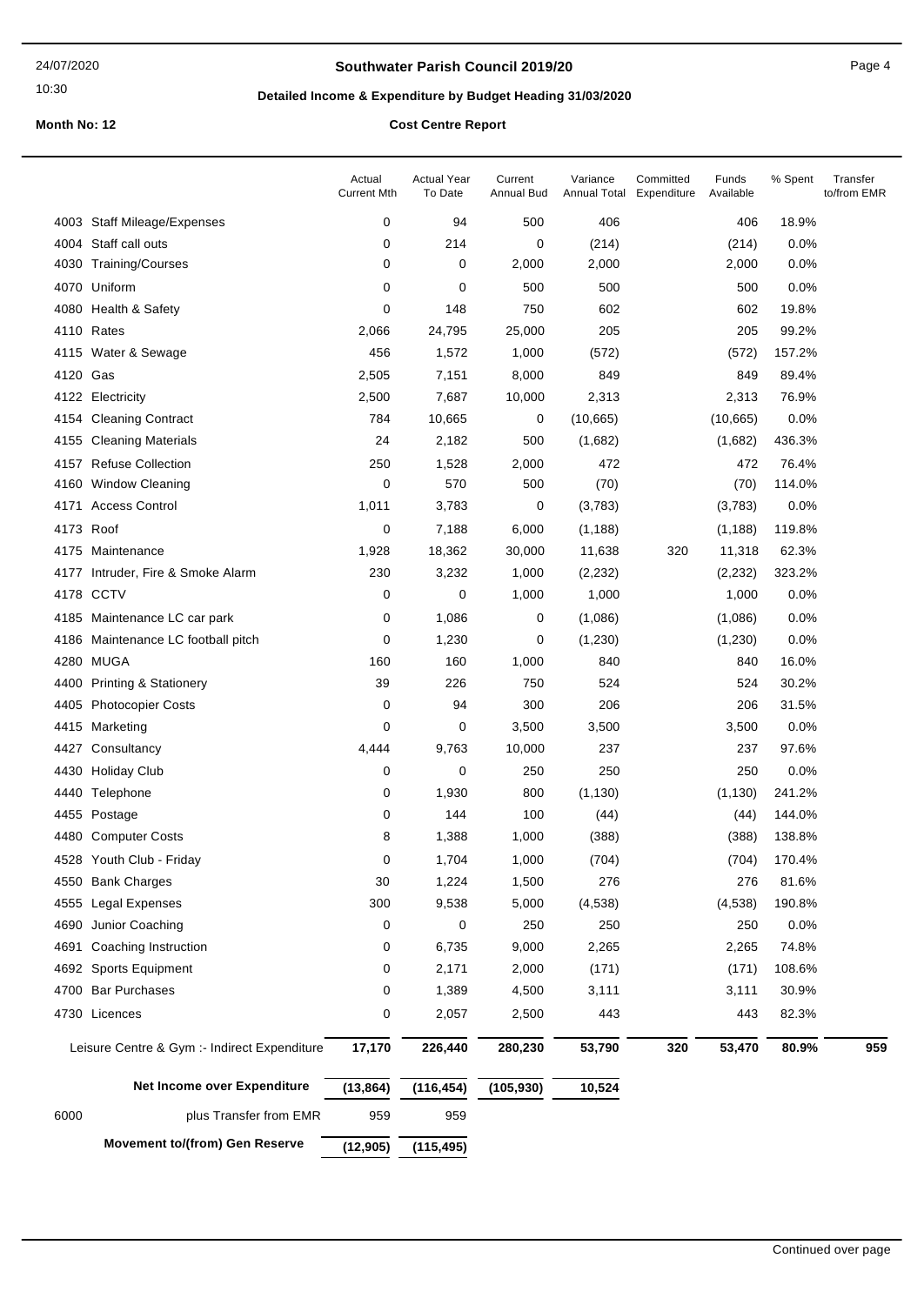## **Southwater Parish Council 2019/20** Page 5

# **Detailed Income & Expenditure by Budget Heading 31/03/2020**

**Month No: 12** 

|  | <b>Cost Centre Report</b> |  |  |
|--|---------------------------|--|--|
|  |                           |  |  |
|  |                           |  |  |
|  |                           |  |  |

|                                               | Actual<br><b>Current Mth</b> | <b>Actual Year</b><br>To Date | Current<br>Annual Bud | Variance<br>Annual Total | Committed<br>Expenditure | Funds<br>Available | % Spent | Transfer<br>to/from EMR |
|-----------------------------------------------|------------------------------|-------------------------------|-----------------------|--------------------------|--------------------------|--------------------|---------|-------------------------|
| 110 Easteds Barn                              |                              |                               |                       |                          |                          |                    |         |                         |
| Service Charge<br>1075                        | 0                            | 0                             | 1,160                 | 1,160                    |                          |                    | 0.0%    |                         |
| Miscellaneous Income<br>1800                  | 0                            | 6,946                         | 0                     | (6,946)                  |                          |                    | 0.0%    |                         |
| Rental income<br>1950                         | 0                            | 15,167                        | 21,666                | 6,499                    |                          |                    | 70.0%   |                         |
| Easteds Barn :- Income                        | 0                            | 22,113                        | 22,826                | 713                      |                          |                    | 96.9%   | 0                       |
| 4075 Service charge                           | 0                            | 732                           | 1,160                 | 428                      |                          | 428                | 63.1%   |                         |
| 4120 Gas                                      | 0                            | (3)                           | 0                     | 3                        |                          | 3                  | 0.0%    |                         |
| 4122 Electricity                              | 0                            | (2)                           | 0                     | 2                        |                          | 2                  | 0.0%    |                         |
| 4440 Telephone                                | 0                            | 47                            | 0                     | (47)                     |                          | (47)               | 0.0%    |                         |
| 4555 Legal Expenses                           | 1,100                        | 4,554                         | 0                     | (4, 554)                 |                          | (4, 554)           | 0.0%    |                         |
| 4730 Licences                                 | 0                            | 70                            | 0                     | (70)                     |                          | (70)               | 0.0%    |                         |
| Easteds Barn :- Indirect Expenditure          | 1,100                        | 5,399                         | 1,160                 | (4, 239)                 | $\bf{0}$                 | (4, 239)           | 465.4%  | 0                       |
| Net Income over Expenditure                   | (1, 100)                     | 16,714                        | 21,666                | 4,952                    |                          |                    |         |                         |
| Church Lane<br>120                            |                              |                               |                       |                          |                          |                    |         |                         |
| Rental income<br>1950                         | 1,000                        | 8,500                         | 1,500                 | (7,000)                  |                          |                    | 566.7%  | 8,500                   |
|                                               |                              |                               |                       |                          |                          |                    |         |                         |
| Church Lane :- Income                         | 1,000                        | 8,500                         | 1,500                 | (7,000)                  |                          |                    | 566.7%  | 8,500                   |
| <b>Net Income</b>                             | 1,000                        | 8,500                         | 1,500                 | (7,000)                  |                          |                    |         |                         |
| 6001<br>less Transfer to EMR                  | 8,500                        | 8,500                         |                       |                          |                          |                    |         |                         |
| <b>Movement to/(from) Gen Reserve</b>         | (7, 500)                     | 0                             |                       |                          |                          |                    |         |                         |
| Laurie Apted Building<br>130                  |                              |                               |                       |                          |                          |                    |         |                         |
| 1950 Rental income                            | 0                            | 0                             | 10,000                | 10,000                   |                          |                    | 0.0%    |                         |
| Laurie Apted Building :- Income               | 0                            | 0                             | 10,000                | 10,000                   |                          |                    | 0.0%    | 0                       |
| 4110 Rates                                    | 0                            | 0                             | 2,500                 | 2,500                    |                          | 2,500              | 0.0%    |                         |
| 4115 Water & Sewage                           | 100                          | 100                           | 0                     | (100)                    |                          | (100)              | 0.0%    |                         |
| 4120 Gas                                      | 40                           | 386                           | 0                     | (386)                    |                          | (386)              | 0.0%    |                         |
| 4122 Electricity                              | 46                           | 247                           | 0                     | (247)                    |                          | (247)              | 0.0%    |                         |
| 4175 Maintenance                              | 0                            | 0                             | 1,000                 | 1,000                    |                          | 1,000              | 0.0%    |                         |
| 4177 Intruder, Fire & Smoke Alarm             | 0                            | 325                           | 0                     | (325)                    |                          | (325)              | 0.0%    |                         |
| 4181 Set up cost                              | 1,044                        | 3,108                         | 0                     | (3, 108)                 |                          | (3, 108)           | 0.0%    |                         |
| 4555 Legal Expenses                           | 0                            | 2,008                         | 0                     | (2,008)                  |                          | (2,008)            | 0.0%    |                         |
| Laurie Apted Building :- Indirect Expenditure | 1,231                        | 6,174                         | 3,500                 | (2,674)                  | 0                        | (2,674)            | 176.4%  | 0                       |
| Net Income over Expenditure                   | (1, 231)                     | (6, 174)                      | 6,500                 | 12,674                   |                          |                    |         |                         |